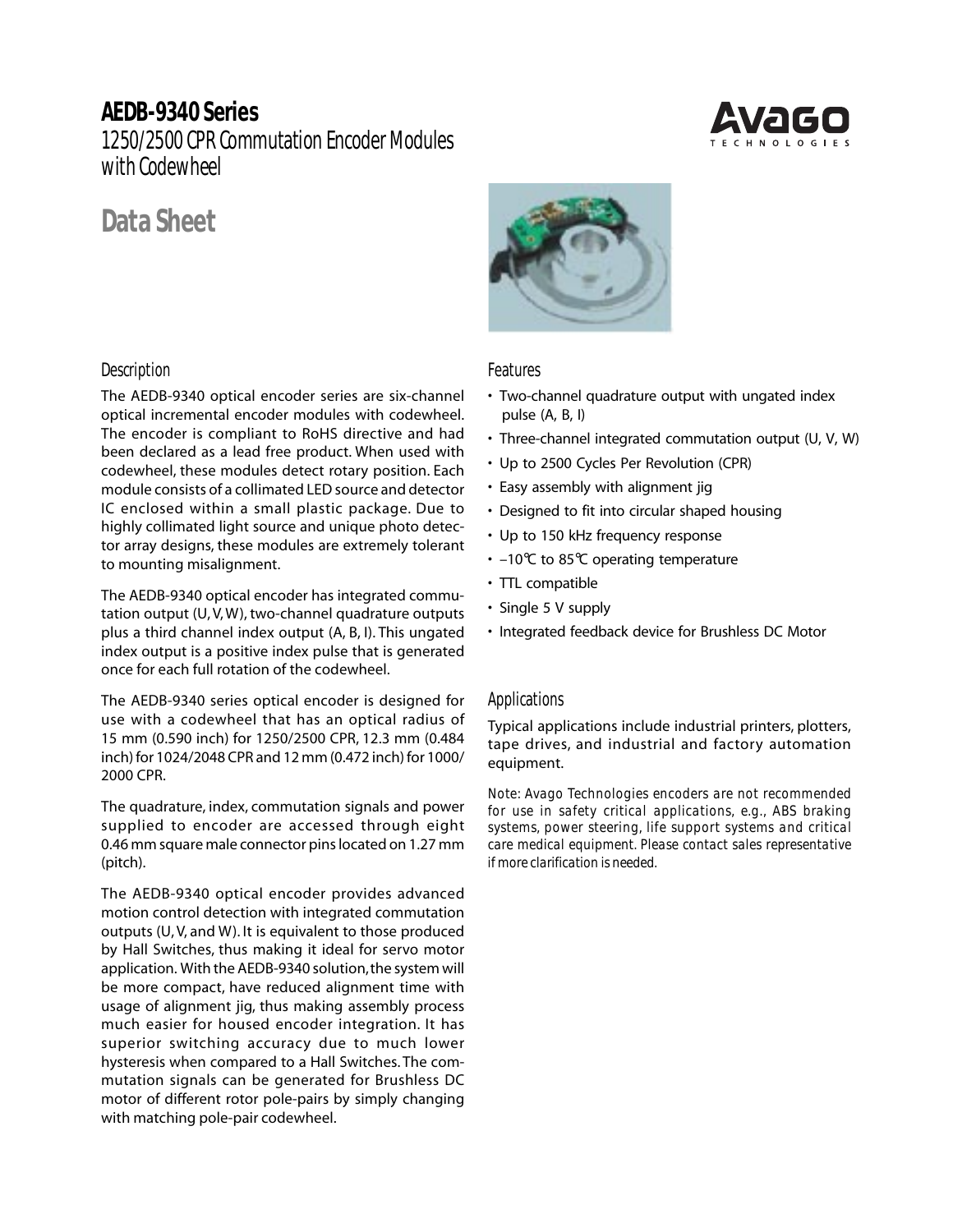#### **Theory of Operation**

The AEDB-9340 optical encoder is a emitter-detector module. Coupled with codewheel, these modules translate the rotary motion of a shaft into six-channel digital output.

The modules contain a single Light Emitting Diode (LED) as light source. The light is collimated into a parallel beam by means polycarbonate lens located directly over the LED. Opposite the emitter is a detector IC. This IC consists of multiple sets of photo detectors and signal processing circuitry necessary to produce digital waveforms output.

The codewheel rotates between the emitter and detector, causing the light beam to be interrupted by pattern of spaces and bars on the codewheel.

The Photodiodes that detect these interruptions are arranged in a pattern that corresponds to the radius and design of the codewheel. These detectors are also spaced in such away that light period on one pair of detectors corresponds to dark period on adjacent pair of detectors.

The photodiode outputs are then fed through the signal processing circuitry resulting in A,  $\overline{A}$ , B,  $\overline{B}$ , I, and  $\overline{I}$ . Comparators receive these signals and produce the final outputs for channels A and B. Due to this integrated phasing technique, the digital output of channel A is in quadrature with that of channel B (90 degrees out of phase). The commutation feedback (U, V, W) signals are generated based on the codewheel design.

### **Definitions**

*Cycles (N):* The number of electrical cycles per revolution (CPR). Note: CPR refers to the raw signal from encoder, that is the cycles before 4x decode.

*One Cycle:* 360 electrical degrees (°e).

*One Shaft Rotation:* 360 mechanical degrees.

*Cycle Error (* $\Delta C$ *)*: An indication of cycle uniformity. The difference between an observed shaft angle which gives rise to one electrical cycle, and the nominal angular increment of 1/N of a revolution.

*Pulse Width (P):* The number of electrical degrees that an output is high during 1 cycle. This value is nominally 180 $^{\circ}$ e or 1/2 cycle.

*Pulse Width Error*  $(\Delta P)$ *:* The deviation, in electrical degrees, of the pulse width from its ideal value of 180°e.

*State Width (S):* The numbers of electrical degrees between transitions in the output of channel A and the neighboring transition in the output of channel B. There are 4 states per cycle, each nominally 90°e.

*State Width Error (*D*S):* The deviation, in electrical degrees, of each state width from its ideal value of 90°e.

*Commutation Accuracy (*D *I):* The deviation, in mechanical degrees, after shaft rotates passing the reference point (Index channel) to the first Channel-U pulse. The measurement from middle of Channel-I to rising edge of Channel-U.

**Phase**  $(\phi)$ : The numbers of electrical degrees between the center of the high state of channel A and the center of the high state of channel B. This value is nominally 90°e for quadrature output.

This value is nominally 90°e for quadrature output.

*Phase Error (* $\Delta \phi$ *):* The deviation of the phase from its ideal value of 90°e.

*Direction of Rotation:* When the codewheel rotates in the clockwise direction viewing from top of the module (direction from pin U to B), channel A will lead channel B. If the codewheel rotates in the opposite direction (direction from pin B to U), channel B will lead channel A.

*Optical Radius (Rop):* The distance from the codewheel's center of rotation to the optical center (O.C.) of the encoder module.

*Index Pulse Width (Po):* The number of electrical degrees that an index is high with reference to channel A or channel B during one full shaft rotation.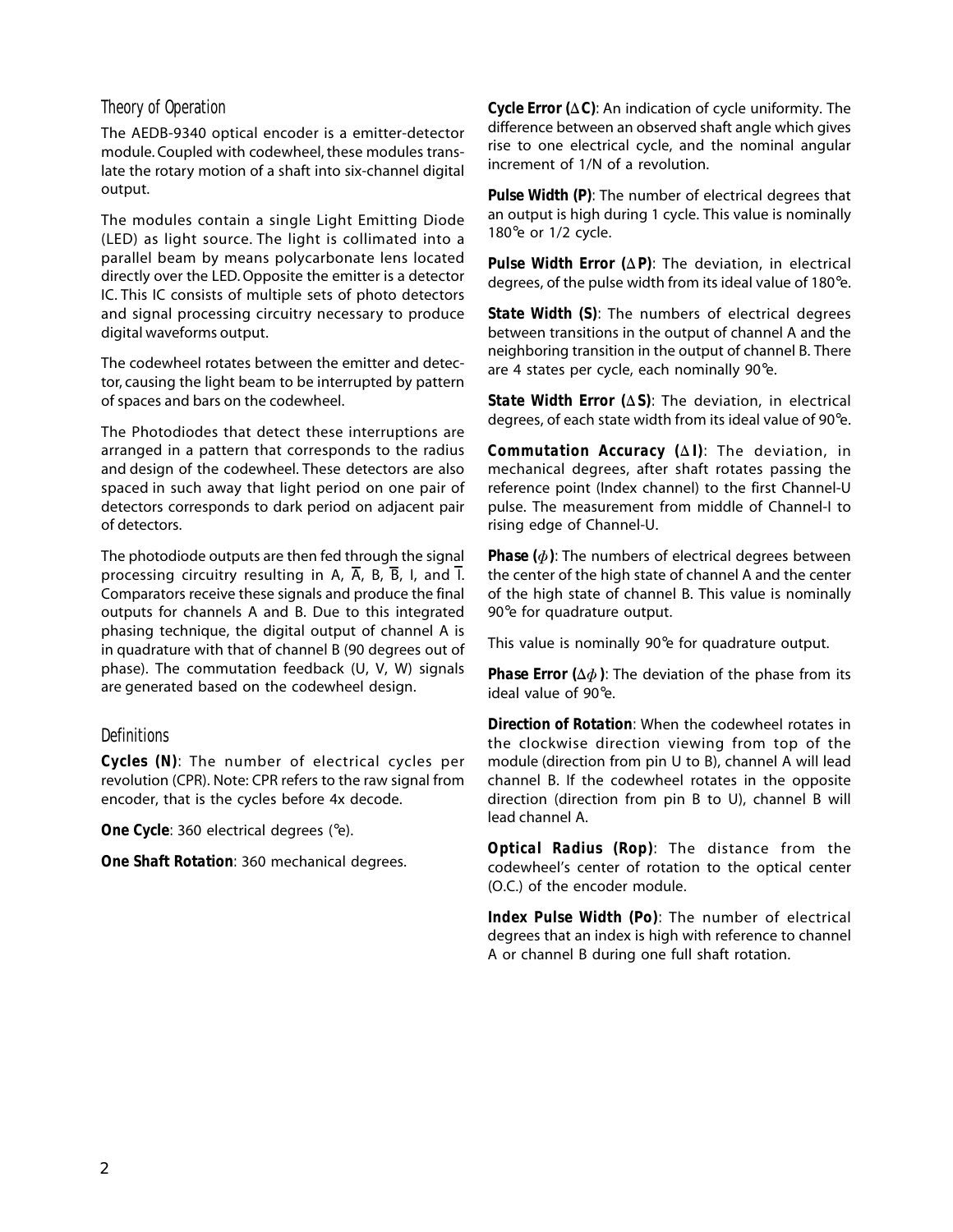### **AEDB-9340 Technical Specifications**

### **Absolute Maximum Ratings**

| Parameter                  | Symbol | Min.   | <b>Max</b> | <b>Units</b> | <b>Notes</b> |
|----------------------------|--------|--------|------------|--------------|--------------|
| <b>Storage Temperature</b> |        | -40    |            |              |              |
| Operating Temperature      |        | -10    |            |              |              |
| Supply Voltage             | Vrr    | $-0.5$ |            | <b>Volts</b> |              |

## **Recommended Operating Conditions**

| Parameter                                  | Min.  | Typ. | Max.        | <b>Units</b> | <b>Notes</b>          |
|--------------------------------------------|-------|------|-------------|--------------|-----------------------|
| Temperature                                | $-10$ | 25   | 85          | °C           |                       |
| Supply Voltage (Detector)                  | 4.5   | 5.0  | 5.5         | Volts        | Ripple $< 100$ mVpp   |
| <b>Operating Frequency</b>                 |       |      |             |              |                       |
| 1250 CPR                                   |       |      | 75          | kHz          | Velocity (rpm) x N/60 |
| 2500 CPR                                   |       |      | 150         | kHz          |                       |
| <b>Shaft Radial Play Plus Eccentricity</b> |       |      | $\pm 0.025$ | mm TIR       |                       |
| Shaft Axial Play                           |       |      | ±0.100      | mm           |                       |

### **Electrical Characteristics**

Electrical Characteristics over Recommend Operating Range, Typical at 25°C

| Parameter                  | Symbol          | Min. | Typ. | Max. | <b>Units</b> | <b>Notes</b>  |
|----------------------------|-----------------|------|------|------|--------------|---------------|
| <b>Supply Current</b>      | ICC             | 40   | 60   | 80   | mA           |               |
| High Level Output Voltage  | V <sub>OH</sub> | 2.4  |      |      | v            |               |
| Low Level Output Voltage   | VOL             |      |      | 0.4  |              |               |
| <b>Rise Time</b>           | ιr              |      | 200  |      | ns           | $C_1 = 14 pF$ |
| <b>Fall Time</b>           | tғ              |      | 20   |      | ns           |               |
| <b>Loading Capacitance</b> | $-LOAD$         |      |      | 47   | рF           |               |

### **Encoding Characteristics**

Encoding Characteristics over the Recommended Operating Conditions and Mounting tolerances. These characteristics include codewheel contribution. The typical values are average over the full rotation of the codewheel tested at 25°C, 500 RPM, 5V.

| Parameter                | Symbol         | <b>Minimum</b> | <b>Typical</b> | <b>Maximum</b> | <b>Units</b>   |
|--------------------------|----------------|----------------|----------------|----------------|----------------|
| <b>Pulse Width Error</b> | $\Delta P$     |                |                | 50             | $\circ_{\rho}$ |
| Logic State Width Error  | $\Delta S$     |                |                | 50             | $\circ_{\rho}$ |
| <b>Phase Error</b>       | $\Delta \phi$  |                |                | 25             | $\circ_{\rho}$ |
| Cycle Error              | ΔC             |                | 20             | 50             | $^{\circ}$ e   |
| <b>Position Error</b>    | ΔΘ             |                | 20             | 50             | min. of arc    |
| Index Pulse Width        |                |                |                |                |                |
| 1000/1024/1250 CPR       | $P_0$          | 90             | 150            | 360            | °e             |
| 2000/2048/2500 CPR       | P <sub>0</sub> | 180            | 300            | 540            | $^{\circ}$ e   |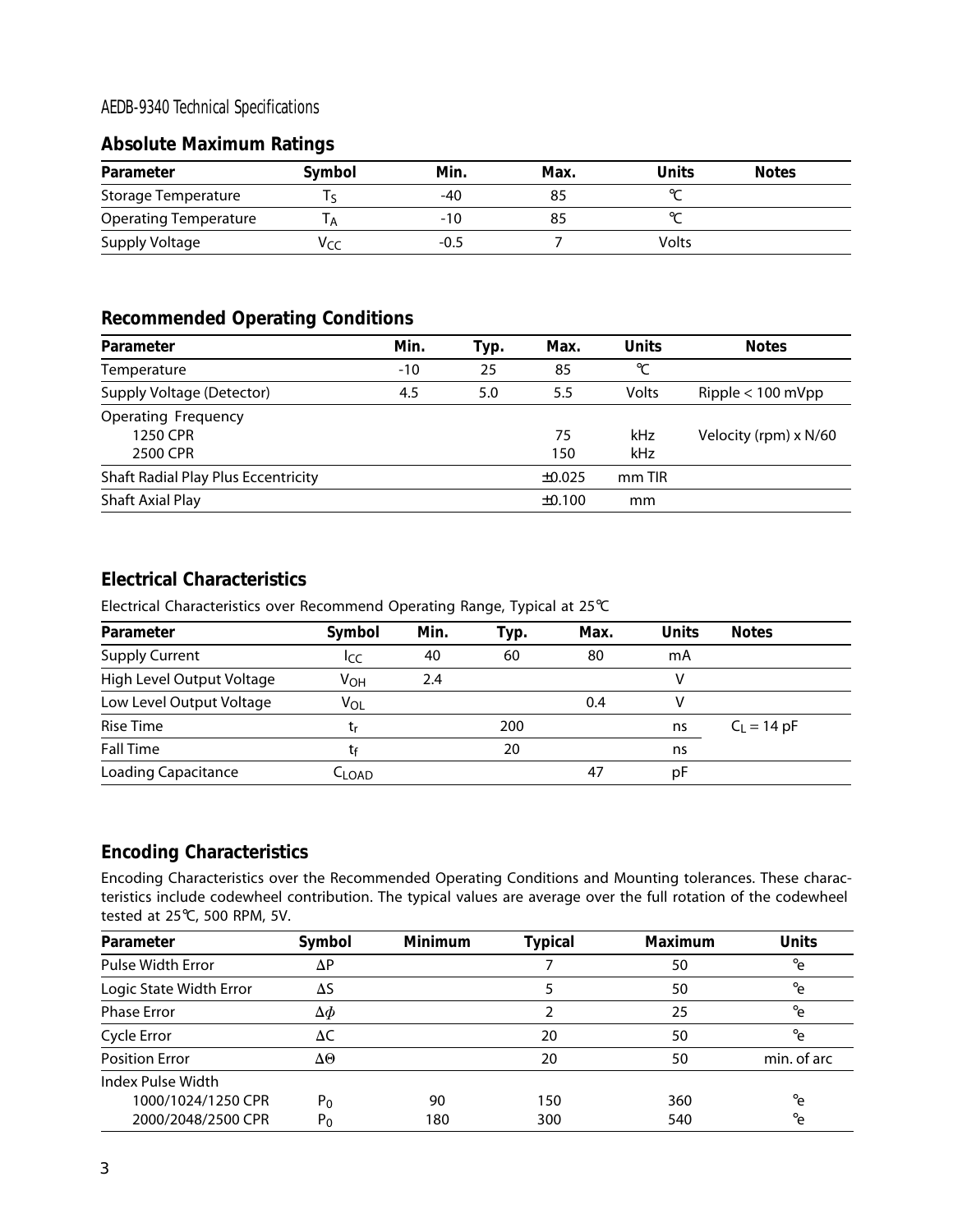# **Commutation Characteristics (Channel U, V, W)**

Encoding Characteristics over the Recommended Operating Conditions and Mounting Conditions. These characteristics include codewheel contribution. The typical values are average over the full rotation of the codewheel.

| <b>Parameter</b>                          | Symbol | Minimum                      | Maximum | Units                   |
|-------------------------------------------|--------|------------------------------|---------|-------------------------|
| <b>Commutation Format</b>                 |        | Three Phase 4, 6, or 8 poles |         |                         |
| <b>Commutation Accuracy</b>               |        |                              |         |                         |
| (Middle of Channel I to Channel U)        | ΔI     | $\overline{\phantom{a}}$     | $+1$    | <sup>o</sup> mechanical |
| Commutation Accuracy (Channel U, V and W) | A UVW  | -2                           | +2      | <sup>o</sup> mechanical |

**Device Pinout**

**PIN #8**

Pin #1 start from left side.

| Pin | <b>Function</b> |
|-----|-----------------|
| 1   | U               |
| 2   |                 |
| 3   | v               |
| 4   | W               |
| 5   | Ground          |
| 6   | Vcc             |
| 7   | Α               |
| Я   | R               |

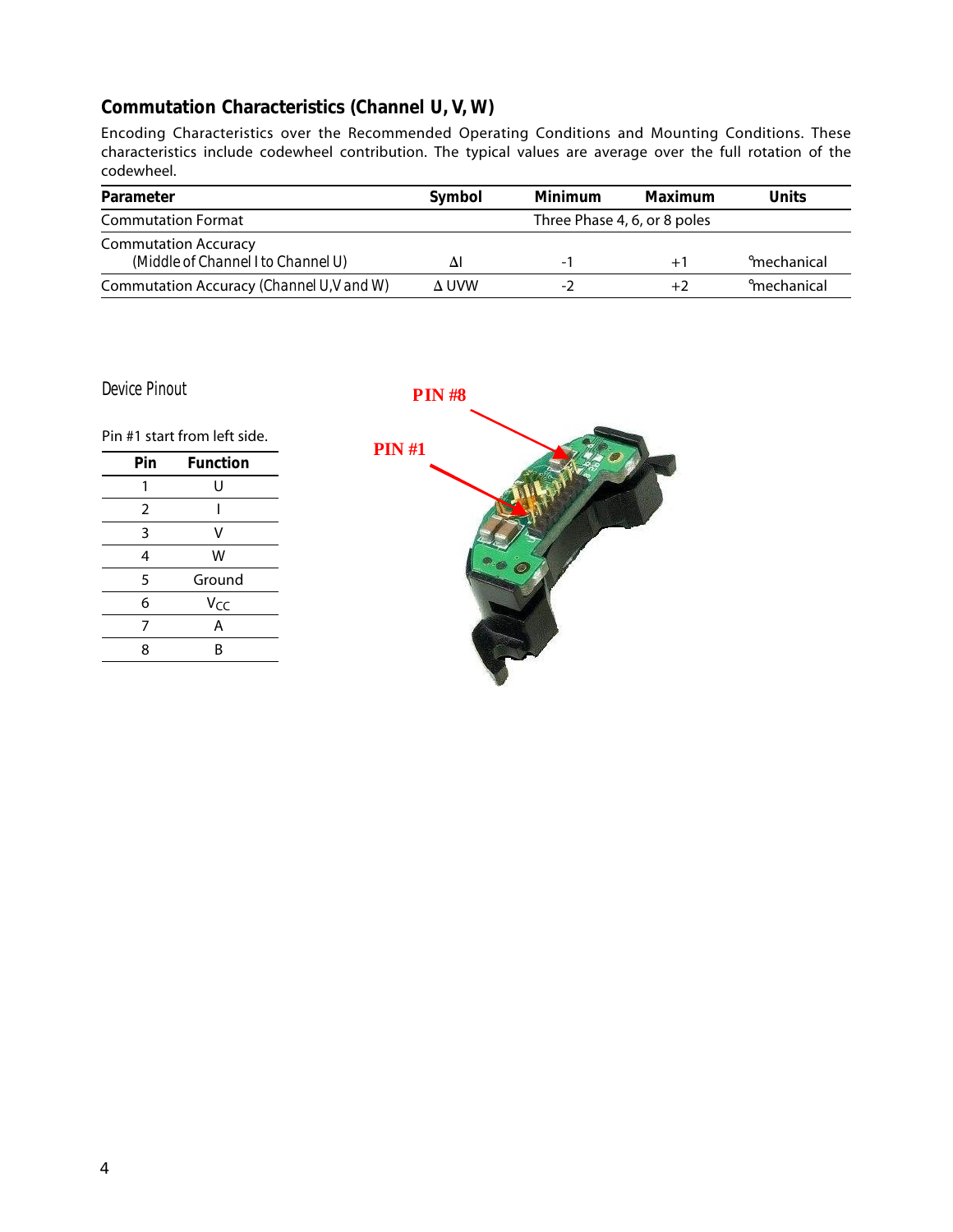# **Package Dimensions**



**TOP VIEW**

**Note:** All dimensions are given in mm.

**Figure 1a. 1000/1024/1250/2000/2048/2500 CPR encoder module dimensions**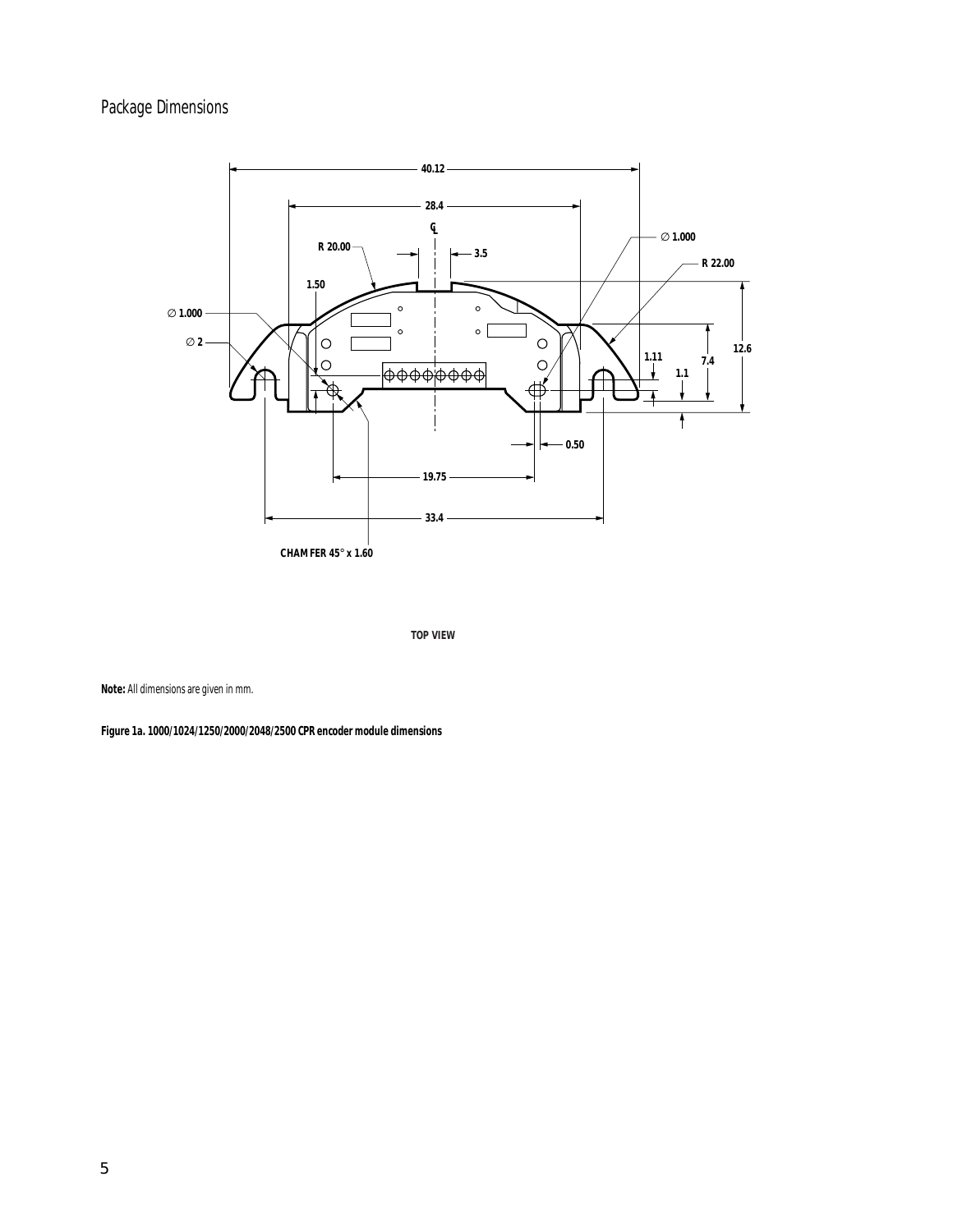# **Package Dimensions, continued**



**TOP VIEW**

**Note:** All dimensions are given in mm.

**Figure 2a. 1250/2500 CPR encoder module with codewheel dimensions**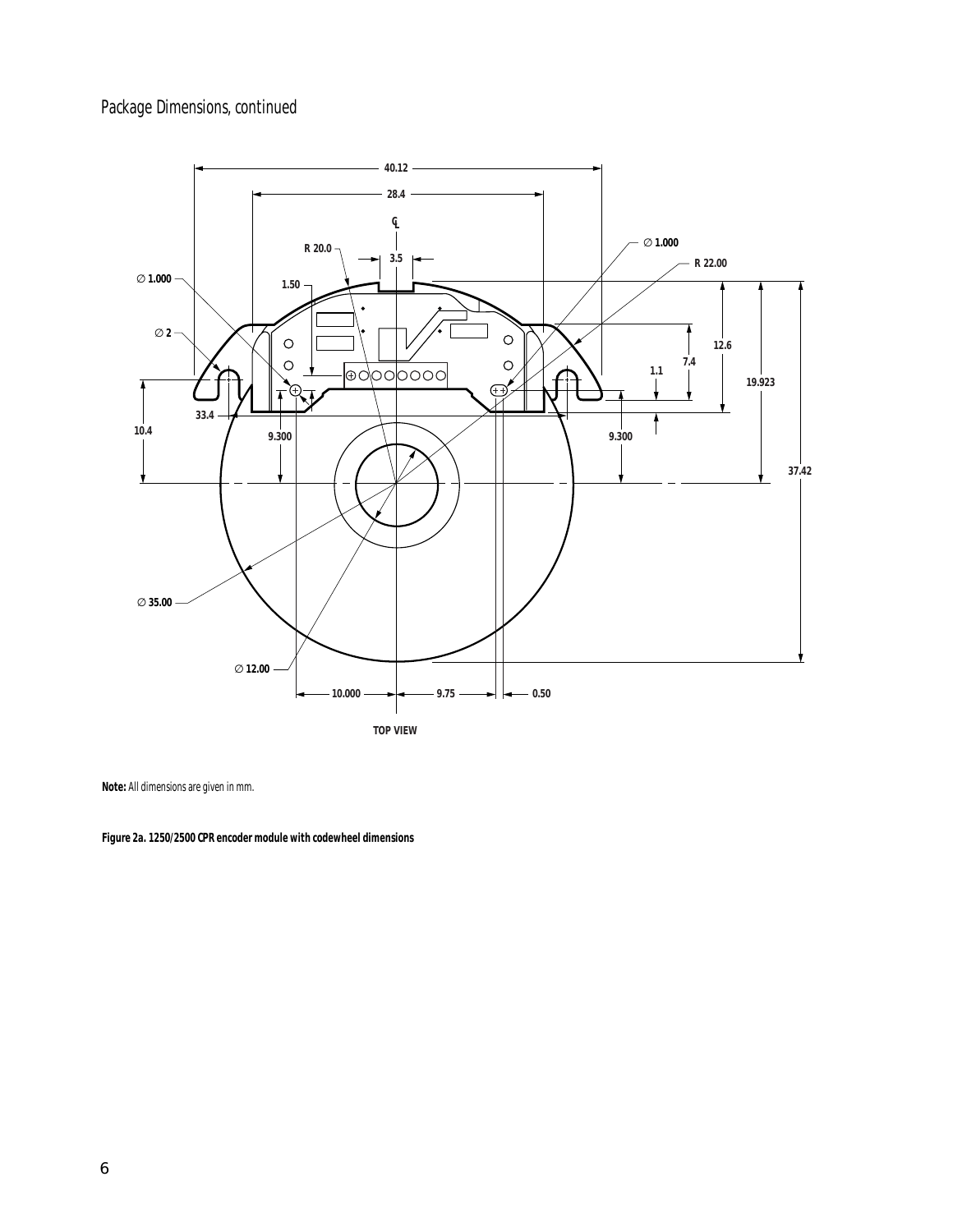# **Mounting Considerations**



**BOTTOM VIEW**

**RECOMMENDED SCREW SIZE: M1.6 x 0.35 RECOMMENDED MOUNTING SCREW TORQUE: 1Lbin (0.113 Nm)**

**NOTES:**

**1. ALL DIMENSIONS ARE GIVEN IN mm.**

**2. USE ALIGNMENT TOOL HEDS-8952 TO MOUNT THE ENCODER WITH RESPECT TO SHAFT CENTER.**

**3. REFER TO AEDB-9340 SERIES APPLICATION NOTE FOR STEP BY STEP ALIGNMENT AND INSTALLATION PROCEDURE.**

**Figure 2b. 1250/2500 CPR encoder mounting considerations**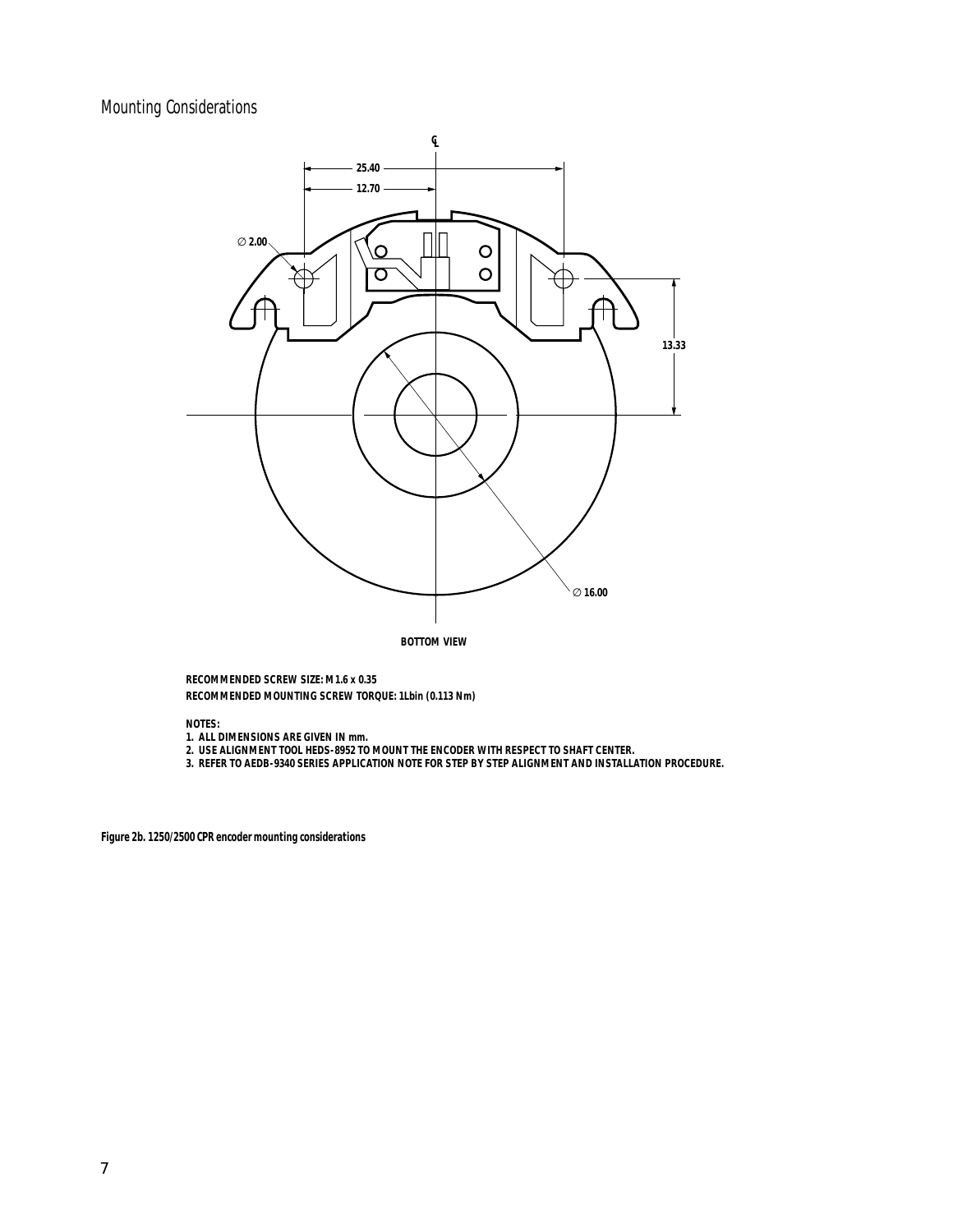# **Package Dimensions**



**TOP VIEW**

**NOTE: ALL DIMENSIONS ARE GIVEN IN mm.**

**Figure 3a. 1024/2048 CPR encoder module with codewheel dimensions**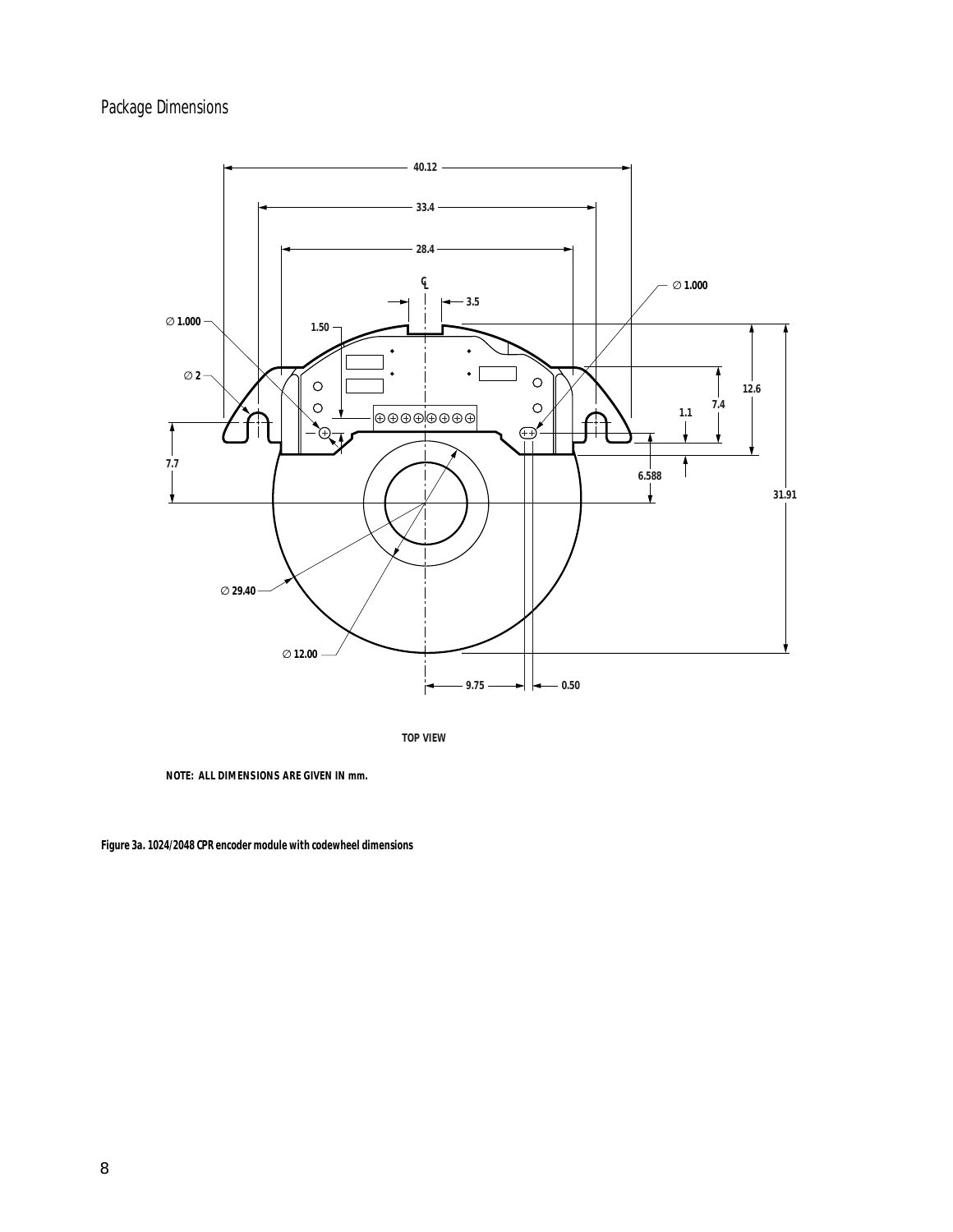# **Mounting Considerations**



**BOTTOM VIEW**

**RECOMMENDED SCREW SIZE: M1.6 x 0.35 RECOMMENDED MOUNTING SCREW TORQUE: 1Lbin (0.113 Nm)**

**NOTES:**

- **1. ALL DIMENSIONS ARE GIVEN IN mm.**
- **2. USE ALIGNMENT TOOL HEDS-8951 TO MOUNT THE ENCODER WITH RESPECT TO SHAFT CENTER.**

**3. REFER TO AEDB-9340 SERIES APPLICATION NOTE FOR STEP BY STEP ALIGNMENT AND INSTALLATION PROCEDURE.**

**Figure 3b. 1024/2048 CPR encoder mounting considerations**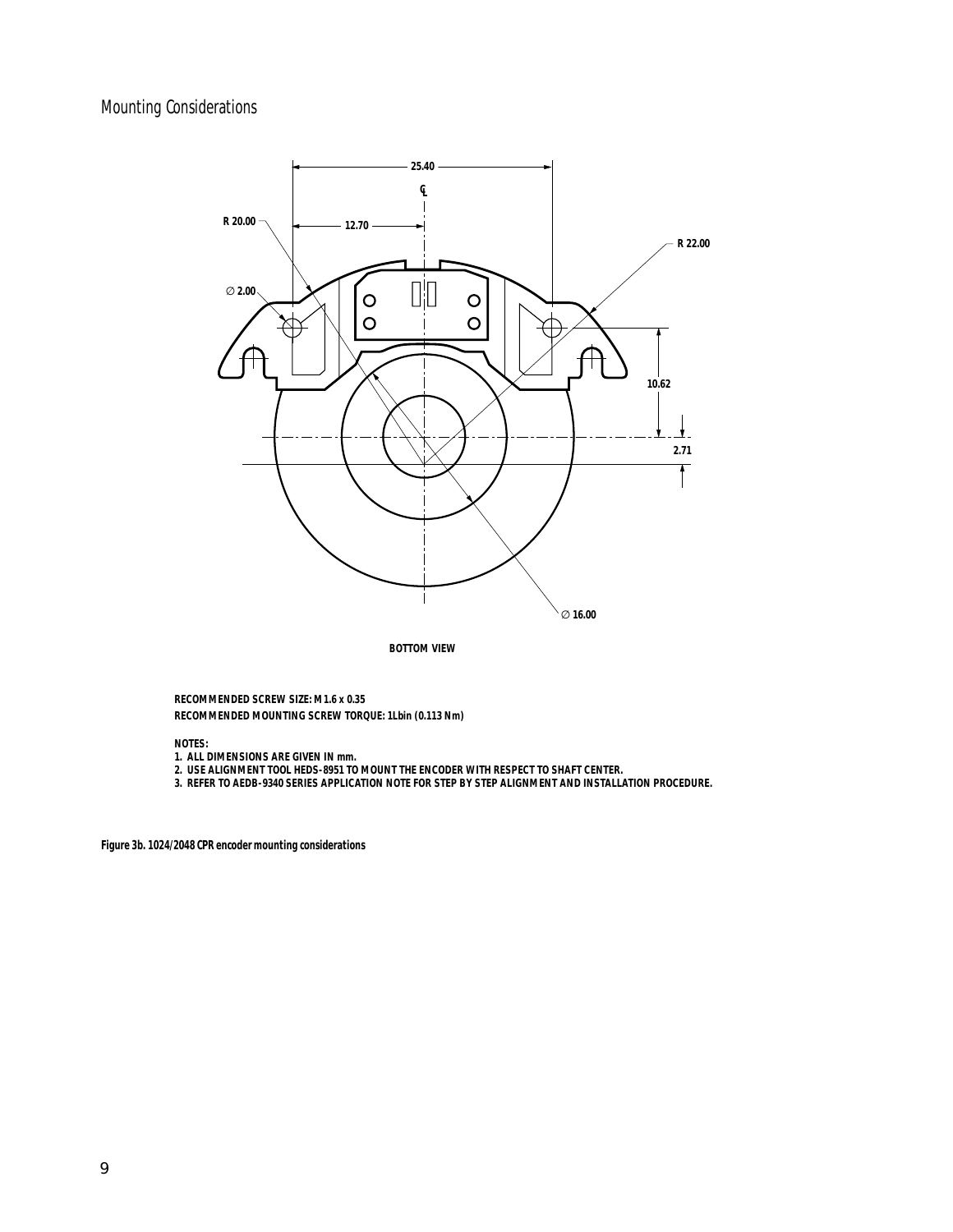# **Package Dimensions**



**TOP VIEW**

**NOTE: ALL DIMENSIONS ARE GIVEN IN mm.**

**Figure 4a. 1000/2000 CPR encoder module with codewheel dimensions**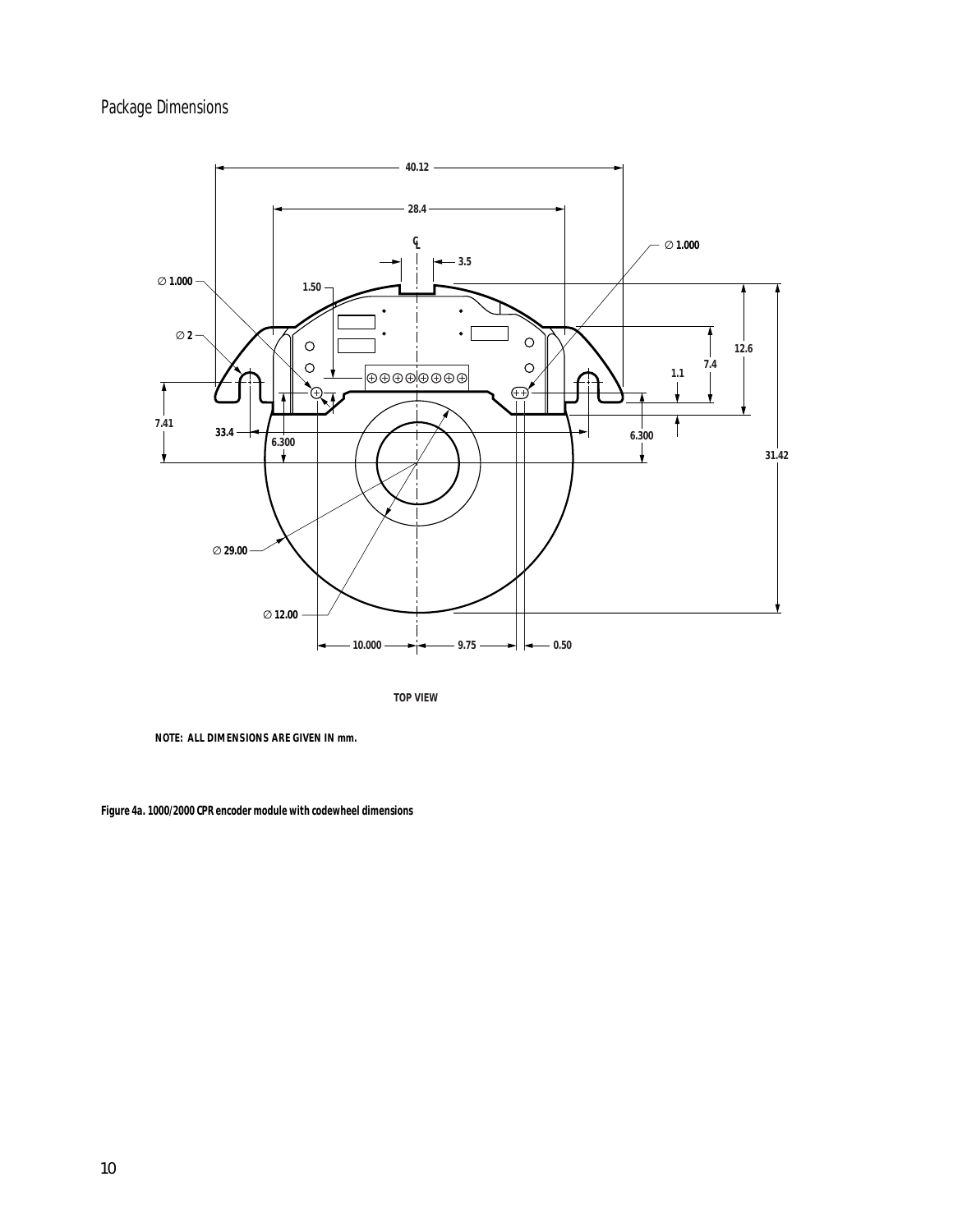### **Mounting Considerations**



**BOTTOM VIEW**

**RECOMMENDED SCREW SIZE: M1.6 x 0.35 RECOMMENDED MOUNTING SCREW TORQUE: 1Lbin (0.113 Nm)**

**NOTES:**

- **1. ALL DIMENSIONS ARE GIVEN IN mm.**
- **2. USE ALIGNMENT TOOL HEDS-8950 TO MOUNT THE ENCODER WITH RESPECT TO SHAFT CENTER.**

**3. REFER TO AEDB-9340 SERIES APPLICATION NOTE FOR STEP BY STEP ALIGNMENT AND INSTALLATION PROCEDURE.**

**Figure 4b. 1000/2000 CPR encoder module mounting considerations**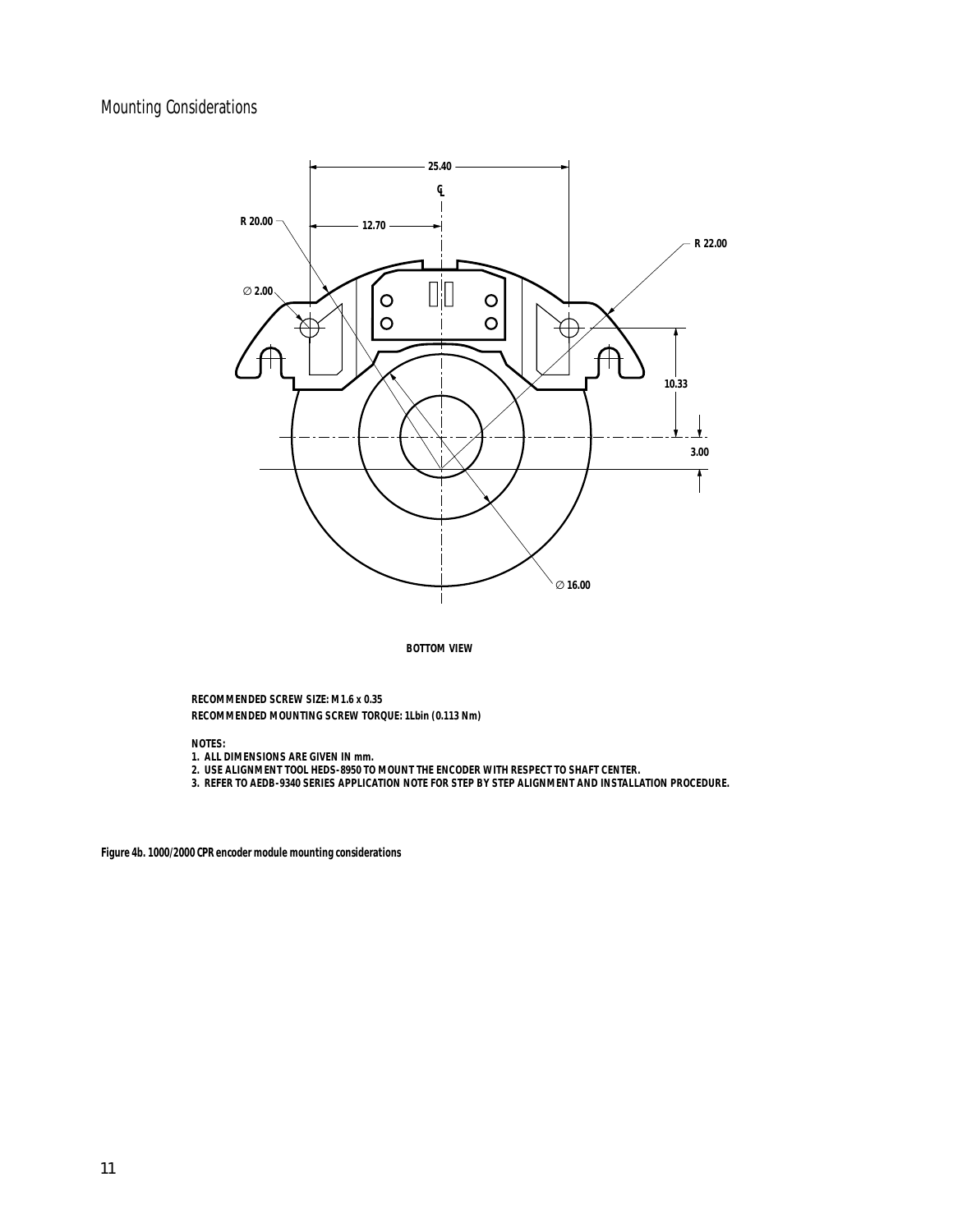



**NOTES:**

- **1. ALL DIMENSIONS ARE GIVEN IN mm.**
- **2. CODEWHEEL GAP IS ALIGNED AT 0.2 mm FROM DATUM A.**

**Figure 5. 1000/1024/1250/2000/2048/2500 CPR encoder module and codewheel mounting considerations**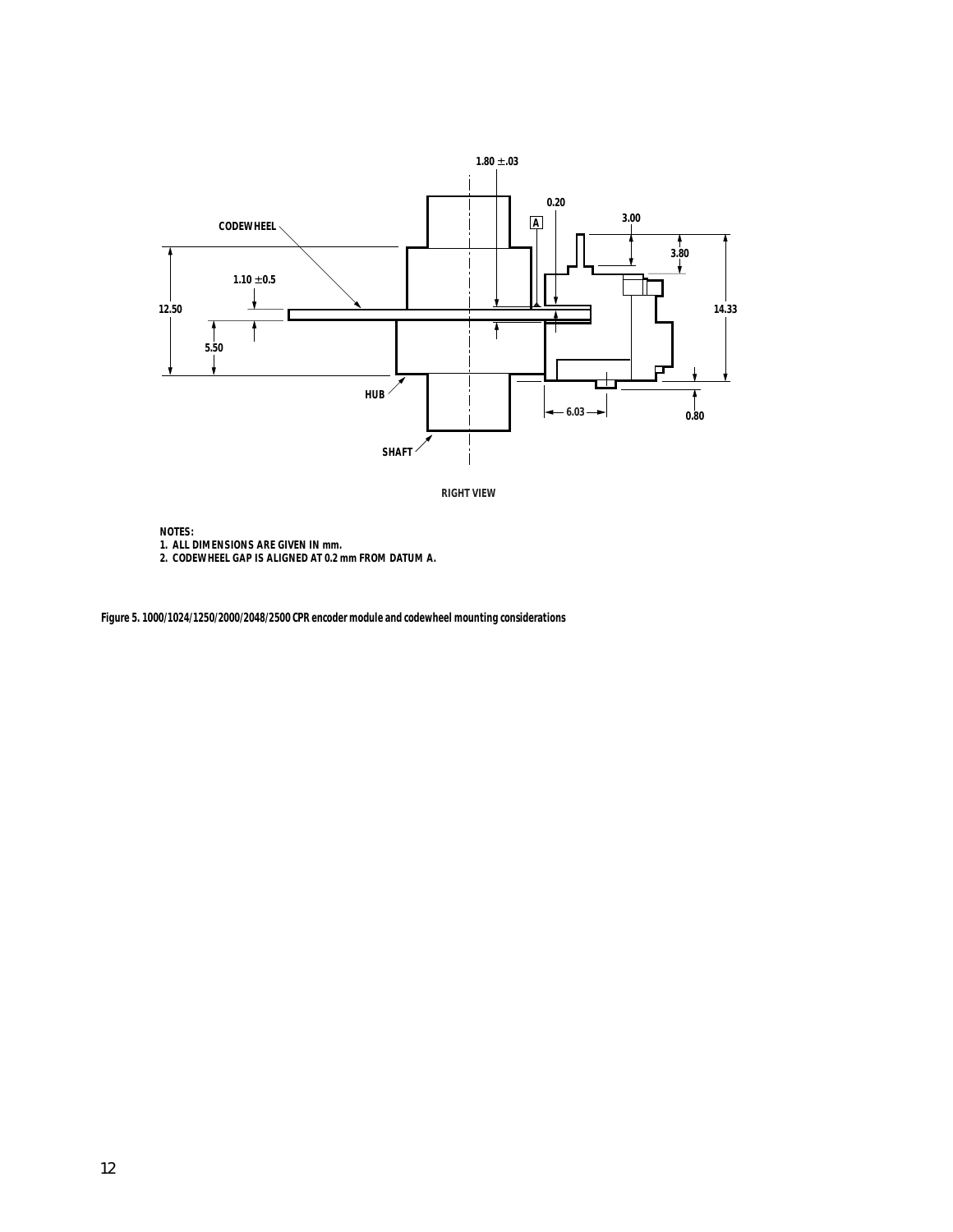**Codewheel Mechanical Drawing**



**NOTES:**

**ALL DIMENSIONS ARE GIVEN IN MILLIMETERS (mm).**

∅ **B = HUB INTERNAL DIAMETER (BASED ON THE SHAFT DIAMETER OPTION SELECTED).**

∅ **A= CODEWHEEL OUTER DIAMETER.**

| CODEWHEEL CPR | <b>OUTER DIAMETER</b> |
|---------------|-----------------------|
| 1250/2500     | $35 \text{ mm}$       |
| 1024/2048     | 29.4 mm               |
| 1000/2000     | 29 mm                 |

#### **Figure 6. Codewheel and hub dimensions**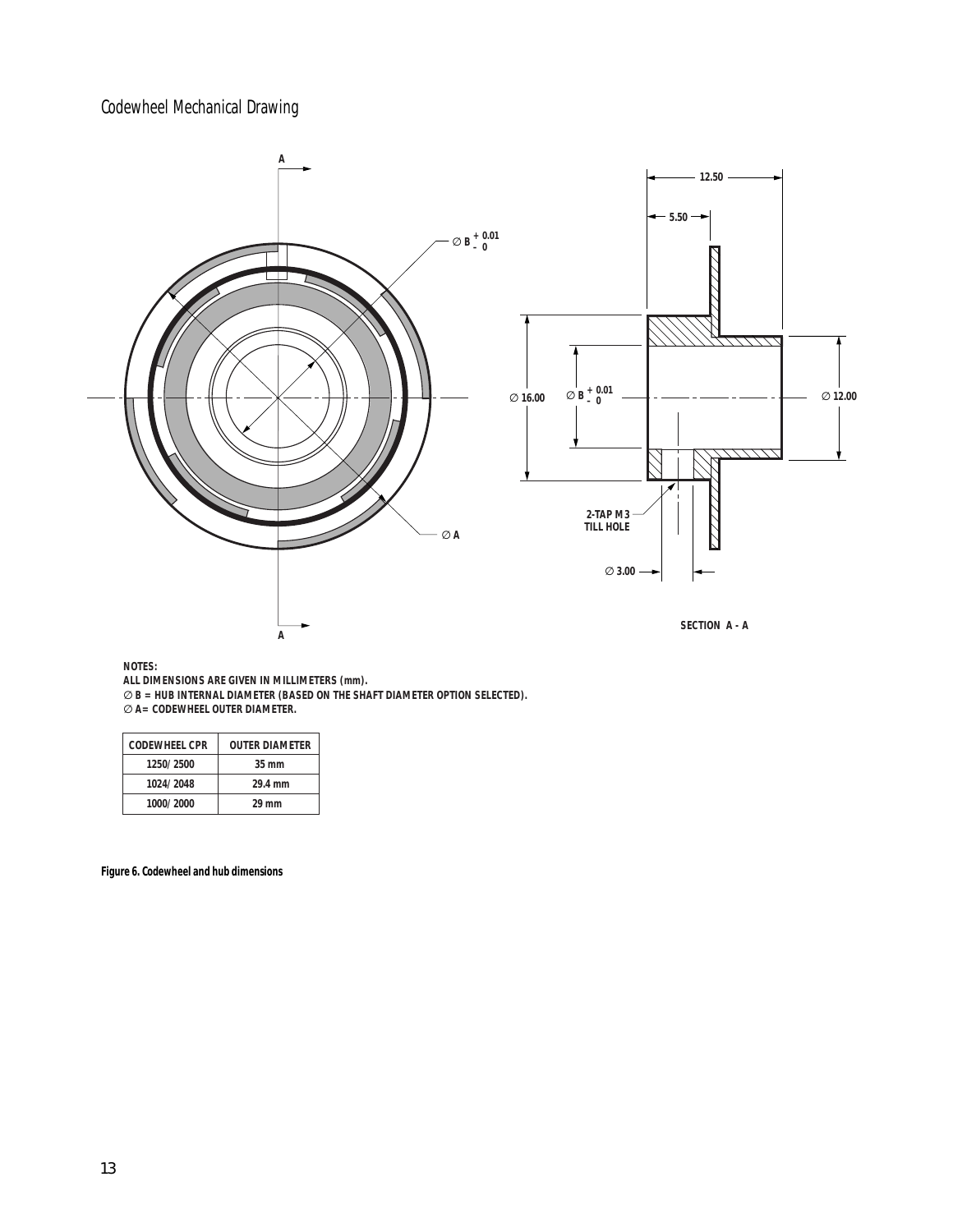# **Output Waveform Specifications**



**INDEX AND COMMUTATION SIGNALS**

**Figure 7. Output waveform specification of 2 pole pairs (= 4 poles) for counterclockwise rotation, viewed from the top.**

**Note:** In the above waveform, quadrature signals A,B are not drawn to scale with respect to index pulse and commutation signals.

### **Pole vs. State Width Table**

| <b>Pole</b> | Number of States/<br><b>Mechanical Revolution</b> (Mechanical Degree) | <b>State Width</b> |
|-------------|-----------------------------------------------------------------------|--------------------|
|             | 12                                                                    | 30                 |
|             | 18                                                                    | 20                 |
|             | 24                                                                    | 15                 |